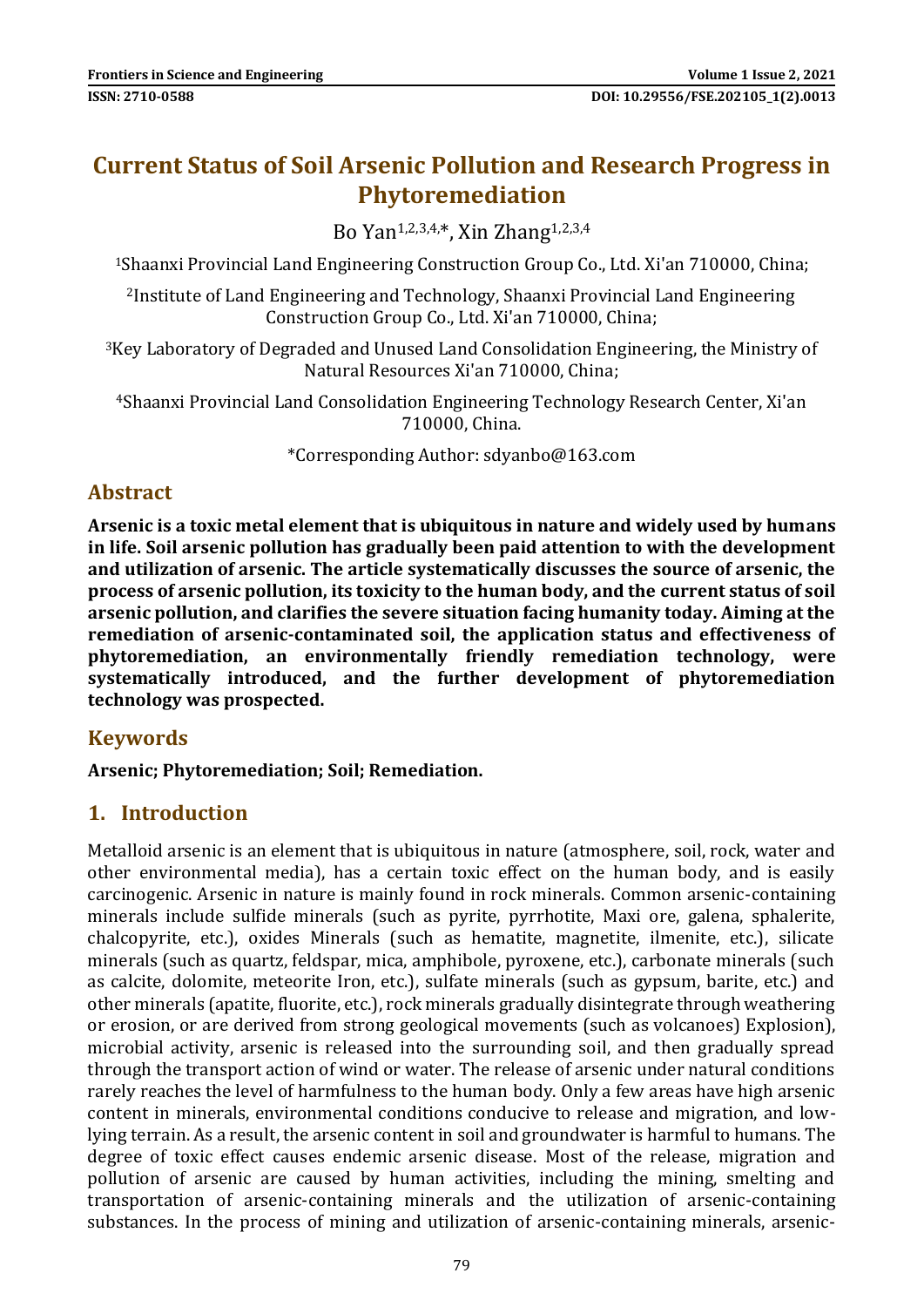containing substances are inevitably leaked and discharged. Arsenic-containing pesticides and phosphate fertilizers are used in agricultural production, and arsenic-containing compounds such as roxarsone are often used as feed additives in livestock breeding. The additives are metabolized by livestock to produce arsenic-containing manure which is used as farmyard manure, which is also one of the important sources of arsenic. These arsenic released by human activities will cause pollution of the air, water and soil environment in the area. Due to atmospheric sedimentation, water dissolution and transportation, and soil adsorption characteristics, most of these pollutants will eventually be carried by the soil, and arseniccontaining substances continue to be carried. Accumulate in the soil, its content will eventually reach the threshold of harm to the human body, causing diseases such as the human respiratory system, nervous system, and immune system. In severe cases, it can lead to paralysis or carcinogenesis. Some acute arsenic poisoning may also directly lead to death.

## **2. Current status of arsenic pollution**

The content of arsenic in the earth's crust is about 1.5 mg·kg<sup>-1</sup>, the content of arsenic in the soil is about 5-10 mg·kg-1, and the content of arsenic in the soil of our country is about 11.2 mg·kg-1, which is the average arsenic content of the world's soil 1.5 times. With the release of arseniccontaining substances in the soil through human activities, the problem of arsenic pollution in some areas has gradually become prominent. According to the data of the National Pollution Survey (2005-2013), the rate of excess arsenic pollutants in the national soil is 2.7%, among the 8 inorganic pollutants of cadmium, mercury, arsenic, copper, lead, chromium, zinc, and nickel Ranked third. There have been soil arsenic pollution incidents in Dushan County of Guizhou, Chenxi County of Hunan, Shimen, Hechi City of Guangxi, and Yangzonghai of Yunnan in China. There are also related reports of soil arsenic pollution in Mexico, Poland, Chile, and the United States [1-3]. The groundwater pollution problem closely related to human health is also prominent in our country. The area with arsenic content exceeding 10 μg·L-1 (WTO drinking water standard) covers an area of 150,000 square kilometers, and nearly 20 million people live in groundwater at high risk of arsenic pollution. And about 200 million people worldwide are threatened with high arsenic exposure<sup>[4]</sup>. Therefore, it is necessary to develop reasonable and efficient arsenic pollution remediation technology to prevent and control arsenic pollution, which is of great significance for protecting human health, realizing the ecological circulation of land, and ensuring food security..

## **3. Research on phytoremediation of arsenic pollution**

Phytoremediation is the use of enriched plants and their secretions to degrade and absorb arsenic pollutants in the soil. It has the characteristics of no secondary pollution and low cost, but it takes a long time to repair and usually requires screening of arsenic super-enriched plants. Common arsenic-enriching plants such as centipede grass have a strong ability to accumulate and tolerate arsenic. Under the conditions of proper application of phosphate fertilizer to regulate the growth of centipede grass, the removal rate of soil arsenic can reach 7.84% after 7 months of planting. And the arsenic content of centipede grass can reach  $1.62$  g·kg<sup>-1 [5,6]</sup>. The absorption of As (V) by centipede grass requires the participation of phosphate transporter [7]. The absorption of As (III) is usually done by channel protein. He et al. first developed that a TIPaquaporin (PvTIP4) is involved in the absorption of arsenic. The resistance and absorption capacity of centipede grass to arsenic also originate from arsenic-reducing bacteria in its body and rhizosphere. Wang Jiao et al. extracted 23 arsenic-reducing bacteria from centipede grass and rhizosphere soil. The adaptive tolerance to pentavalent arsenic was 80-140 mmol·L-1, and the tolerance to trivalent arsenic was  $5-30$  mmol $\cdot$ L $\cdot$ 1. In a medium containing 1 mmol $\cdot$ L $\cdot$ <sup>1</sup> pentavalent arsenic, the strain's arsenic accumulation rate was 3-79%, and 3 of the strains with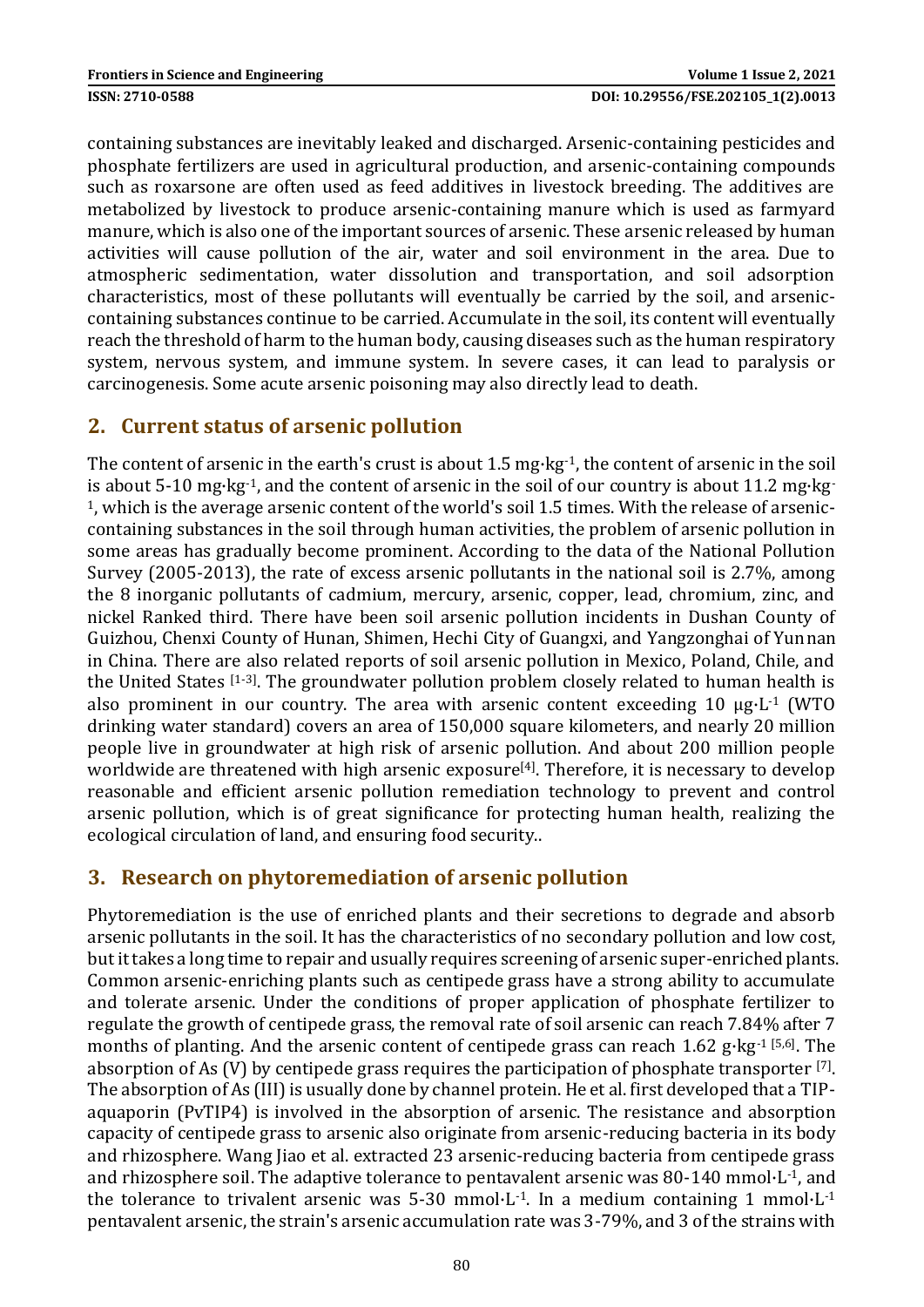an arsenic accumulation rate of 75-79% and an arsenic reduction rate of 81-100% have been screened out (Pseudomonassp. S2, Pseudomonassp. P3, Staphylococcusso. S14 and Agrobacterium sp. P1)  $[8]$ . In addition to centipede grass, which is an arsenic hyperaccumulating plant, scholars have found through research that reeds, ramie, pterocarpus, wormwood, awn, pokeweed, setaria, etc. also have a certain ability to accumulate arsenic. Yang Jinhong and others planted reeds in Xinjiang to repair arsenic-contaminated soil and found that the arsenic content of reeds was positively correlated with the soil arsenic content [9], the arsenic content of each part of the reed root>leaf>overground stem>underground stem. With the further in-depth research, scholars have discovered that through certain adaptations

of external conditions, the efficiency of plant repairing arsenic pollution can be effectively improved, usually by adding exogenous stimuli to improve plant tolerance or adsorption performance. Studies have shown that in soil with an arsenic content of 55 mg·kg-1, spraying 25 mg $\cdot$ L<sup>-1</sup> of indole acetic acid and 20 mg $\cdot$ L<sup>-1</sup> of kinetin on the soil after planting centipede grass can improve the extraction efficiency of arsenic from centipede grass. The combined application of sodium tripolyphosphate and citric acid can increase the absorption of arsenic by centipede grass by more than 40% [10].

# **4. Prospect**

Soil arsenic pollution is an environmental problem that threatens human health and is not easy to be completely repaired. If effective restoration techniques cannot be developed, with the development of society and economy, the problem of soil arsenic pollution will inevitably become more and more serious. Phytoremediation, as an environmentally friendly remediation technology that can completely extract arsenic from the soil, has great development potential in the field of arsenic-contaminated soil remediation. The current main problem restricting the development of phytoremediation is the efficiency of remediation and the treatment of arseniccontaining plants. This requires scholars to balance the relationship between the improvement of soil arsenic mobility and the tolerance of remediation plants, and the extraction of arsenic from arsenic-containing plants or the treatment of arsenic Carry out more in-depth research on solidification to promote the rapid development of phytoremediation technology in the field of soil arsenic pollution remediation.

## **Acknowledgements**

This work was financially supported by the Research Project of Shaanxi Provincial Land Engineering Construction Group Co., Ltd (DJNY 2021-20) and the Shaanxi science and technology association enterprise innovation and youth talent promotion project (202041).

## **References**

- [1] P Parihar. Arsenic contamination, consequences and remediation techniques: a review. Ecotoxicology & Environmental Safety, vol. 112 (2014), p. 247-270.
- [2] Kabata-pendias A, Pendias H: Trace elements in soils and plants. 3rd ed. (Boca Raton: CRC Press, 2001).
- [3] L Carrozales, I Razo, J I Tellez-hermandez, et al. Exposure to arsenic and lead of children living near a copper-smelter in San Luis Potosi, Mexico: importance of soil contamination for exposure of children. Environment Research, vol. 101 (2007) No.1, p. 1-10.
- [4] L Rodriguez-lado, G Sun, M Berg, et al. Groundwater arsenic contamination thoughout China. Science, vol. 341 (2013) No.6148, p. 866-868.